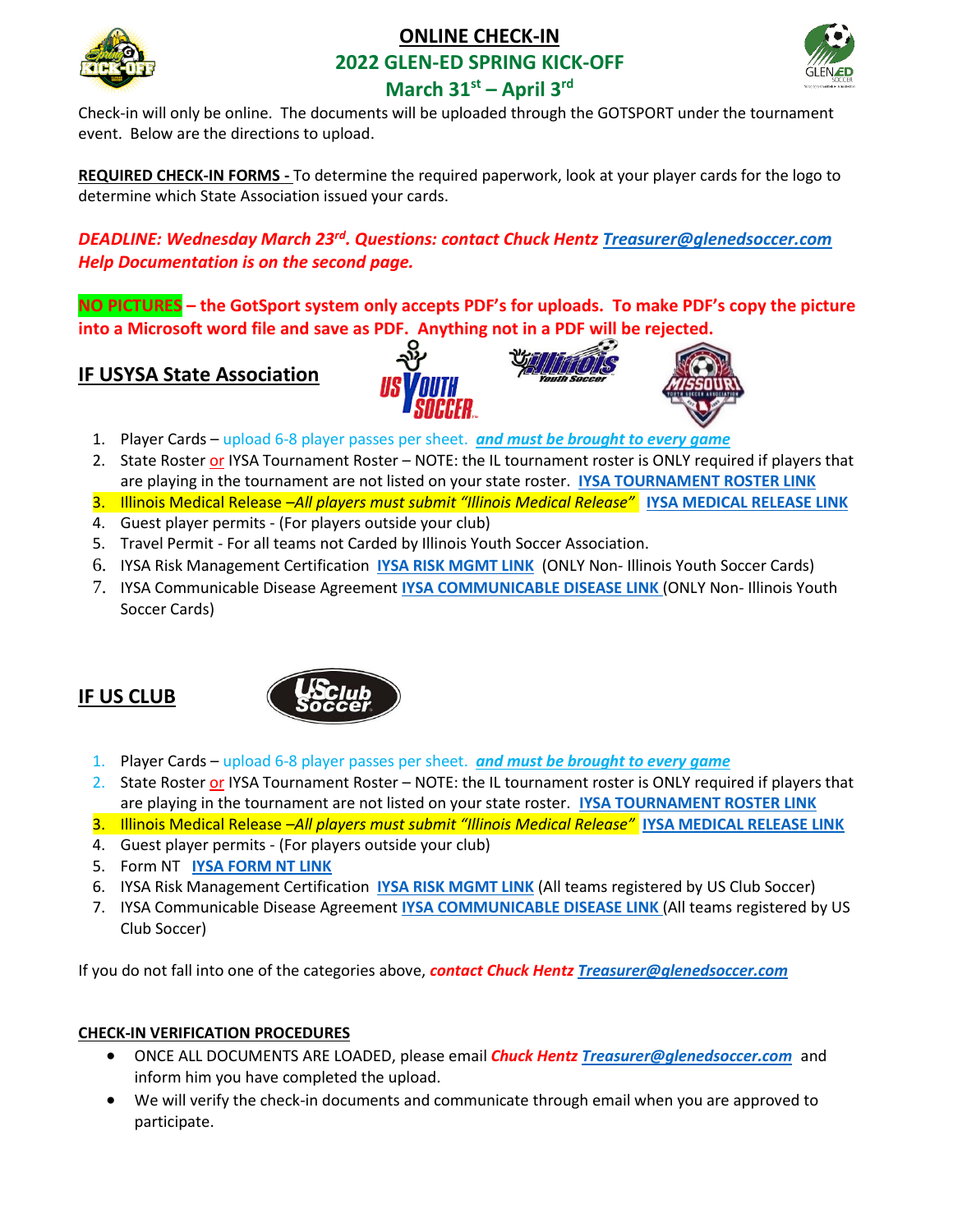

## **ONLINE CHECK-IN**

**2022 GLEN-ED SPRING KICK-OFF**



**March 31st – April 3rd**

### **DIRECTIONS TO UPLOAD DOCUMENTS INTO GOTSPORT**

1. Access your GotSport account used to register your team for tournament.

 $\blacksquare$ 

2. Click on the team account

| ্র <b>GotSport</b>                                    |                                                              |                                                        |                 |     |                          | 82 | 4.8.8 |  |
|-------------------------------------------------------|--------------------------------------------------------------|--------------------------------------------------------|-----------------|-----|--------------------------|----|-------|--|
|                                                       | treasurer@clenedsoccer.com                                   |                                                        |                 |     |                          |    |       |  |
|                                                       | DOB<br>07/24/1969                                            | Phone                                                  | 847-943-7764    |     |                          |    |       |  |
|                                                       | Address<br>24 Tournament Drive S<br>Hawthorn Woods, IL 60047 | Mobile Phone Number                                    | 847-943-7764    |     |                          |    |       |  |
|                                                       |                                                              |                                                        |                 |     | <b>View Full Profile</b> |    |       |  |
| <b>图 Reporting</b><br>@ Account<br><b>R</b> Dashboard | Team Management<br>Team Scheduling                           | ◀ Program Registrations<br>Forms <sup>en</sup> Referee | <b>A</b> Family |     |                          |    |       |  |
| Feams                                                 |                                                              |                                                        |                 |     |                          |    |       |  |
| <b>E</b> Registrations                                | Teams                                                        |                                                        |                 |     |                          |    |       |  |
| $\rightleftarrows$ Matches                            | Displaying 1 team<br>$\qquad \qquad \Box$<br>Name            | Coach                                                  | Level           | Age | Gender                   |    |       |  |
|                                                       | Glen-Ed SC 08B United<br>т.<br>$\Box$<br><b>GLENLED</b>      | Hentz, Charles                                         | Competitive     | U14 | Male                     |    |       |  |
|                                                       |                                                              |                                                        |                 |     |                          |    |       |  |

3. Click on Team Registration

|                          | <b>GotSport</b>                                                                                                                          |  |            |  |           |         | 盟 | A |  |
|--------------------------|------------------------------------------------------------------------------------------------------------------------------------------|--|------------|--|-----------|---------|---|---|--|
|                          | Glen-Ed SC 08B United                                                                                                                    |  |            |  |           |         |   | × |  |
|                          | 쌀 Team<br><b>A</b> <sub>E</sub> Rosters<br><b>El Team Registrations</b><br><b>E</b> Messages                                             |  |            |  |           |         |   |   |  |
|                          | Glen-Ed SC 08B United U14 Male Competitive<br>Q<br>Birthday Range: 01/01/08 - 12/31/08<br><b>GLENED</b><br>Import From GotSoccer Classic |  |            |  |           |         |   |   |  |
| <b><i>d</i></b> Das      |                                                                                                                                          |  |            |  |           |         |   |   |  |
|                          | Name<br>Glen-Ed SC 08B United                                                                                                            |  | Short Name |  |           | Opta ID |   |   |  |
|                          |                                                                                                                                          |  | 08BU       |  | 1034964   |         |   |   |  |
| <b>Competitive Level</b> |                                                                                                                                          |  | Gender     |  | Age Group |         |   |   |  |

4. Select Spring Kick-Off

|               | 쓥 Team           | <b>ASS</b> Rosters        | Tear Registrations                                  | $\equiv$ Messages |     |        |                         |                |
|---------------|------------------|---------------------------|-----------------------------------------------------|-------------------|-----|--------|-------------------------|----------------|
| <b>R</b> Dasi | Event            | Search Event Name         |                                                     | Search            |     |        |                         |                |
|               |                  | <b>Team Registrations</b> |                                                     |                   |     |        |                         |                |
|               |                  | Event                     |                                                     |                   | Age | Gender | <b>Event Start Date</b> |                |
|               | $\blacktriangle$ |                           | Metro Alliance spring Classic                       |                   | U14 | Male   | 2022-04-29              | Rosters        |
|               |                  |                           | Real WC Namo Spring Cup 2022                        |                   | U14 | Male   | 2022-03-11              | <b>Rosters</b> |
|               |                  | <b>SLYSA S</b>            | 2022                                                |                   | U14 | Male   | 2022-02-26              | <b>Rosters</b> |
|               |                  | Spring Kick-Off           |                                                     |                   | U14 | Male   | 2022-03-31              | <b>Rosters</b> |
|               |                  |                           | SLYSA IL South/Central 2021/2022 Pass Registrations |                   | U14 | Male   | 2021-06-01              | <b>Rosters</b> |